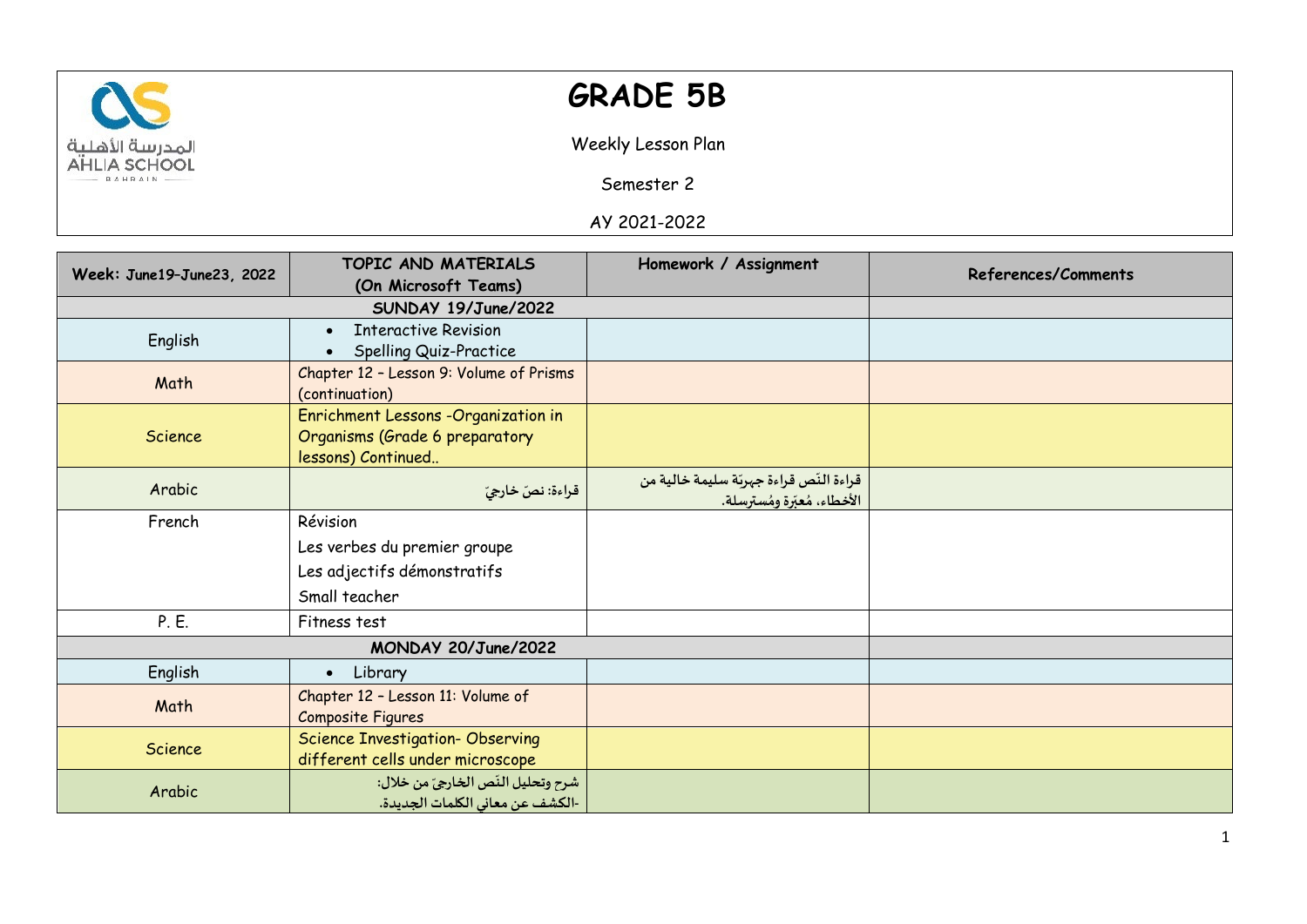|                        | -تعيين الفكرة العامة للنّص المقروء.        |  |  |
|------------------------|--------------------------------------------|--|--|
|                        | -تحديد الافكار الرئيسة الواردة في النّص.   |  |  |
| Art                    | Portrait                                   |  |  |
| <b>Islamic Studies</b> | تلاوة القرآن الكريم                        |  |  |
|                        | (تلاوة سورة المدثر (الآيات 1-14            |  |  |
|                        | صفحة :19                                   |  |  |
|                        | TUESDAY 21/June/2022                       |  |  |
| English                | • Interactive Revision                     |  |  |
| Math                   | Chapter 12 - Lesson 11: Volume of          |  |  |
|                        | <b>Composite Figures (continuation)</b>    |  |  |
|                        | Enrichment Lessons Organization in         |  |  |
| Science                | Organisms - Cell organelles (Grade 6       |  |  |
|                        | preparatory lessons)                       |  |  |
| Arabic                 | مراجعة للقواعد النّحوبة المدروسة مُسبقًا.  |  |  |
| Music                  | Performing.                                |  |  |
|                        | <b>Musical Games</b>                       |  |  |
| <b>ICT</b>             | Enrichment activities in Database          |  |  |
| WEDNESDAY 22/June/2022 |                                            |  |  |
| English                | Movie Day<br>$\bullet$                     |  |  |
| Math                   | Chapter 12 - Lesson 12: Problem Solving    |  |  |
|                        | Strategy: Make a Model                     |  |  |
|                        | Enrichment Lessons Organization in         |  |  |
| Science                | Organisms - Comparing plant and            |  |  |
|                        | Animal cells (Grade 6 preparatory          |  |  |
|                        | lessons)                                   |  |  |
| Arabic                 | مراجعة للقواعد الإملائية المدروسة مُسبقًا. |  |  |
| P. E.                  | Fitness test                               |  |  |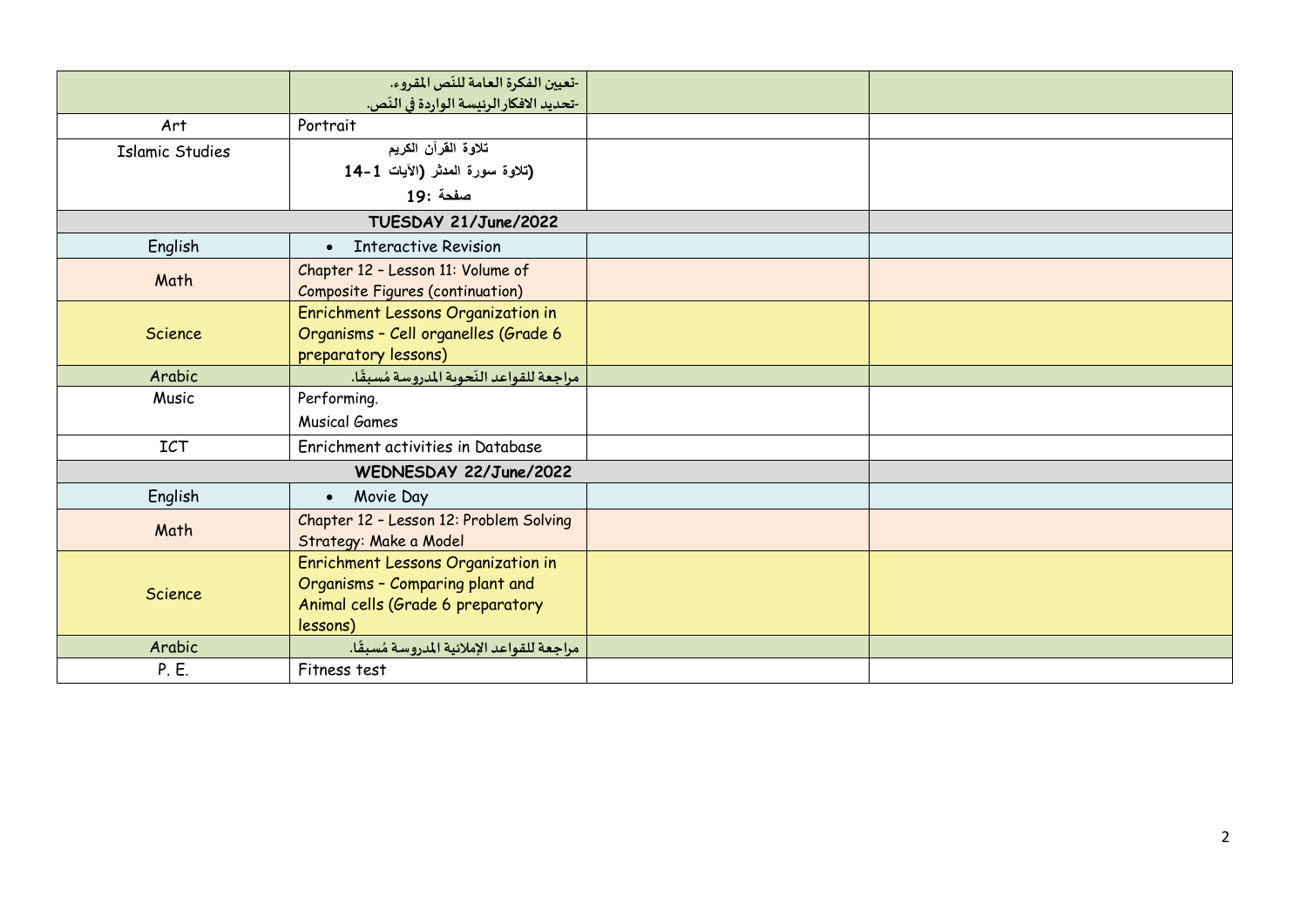| S. T. E. A. M. | <b>Charades</b><br>• Whole class game<br><b>Note:</b> Please bring in the STEAM<br>Notebooks - which will be<br>collected by the teacher. | $-HAPPY-$<br>SUMMER<br>HOLIDAYS                                                                       |
|----------------|-------------------------------------------------------------------------------------------------------------------------------------------|-------------------------------------------------------------------------------------------------------|
| Social Studies | أنشطة إثرائية                                                                                                                             |                                                                                                       |
|                | THURSDAY 23/June/2022                                                                                                                     |                                                                                                       |
| English        | Movie Day<br>$\bullet$                                                                                                                    |                                                                                                       |
| Math           | Chapter 12 - Lesson 12: Problem Solving<br>Strategy: Make a Model (continuation)                                                          | "The future belongs"<br>to those who believe<br>in the beauty of<br>their dreams.<br>ELENOR ROOSEVELT |
| Science        | Enrichment Lessons Organization in<br>Organisms - Comparing plant and<br>Animal cells (Grade 6 preparatory<br>lessons) Revision           |                                                                                                       |
| Arabic         | توظيف تقنيات اللعب الرقمي في المُراجعة لفروع<br>مُختلفة من اللغة العربية.                                                                 |                                                                                                       |
| Social Studies | أنشطة إثرائية                                                                                                                             |                                                                                                       |